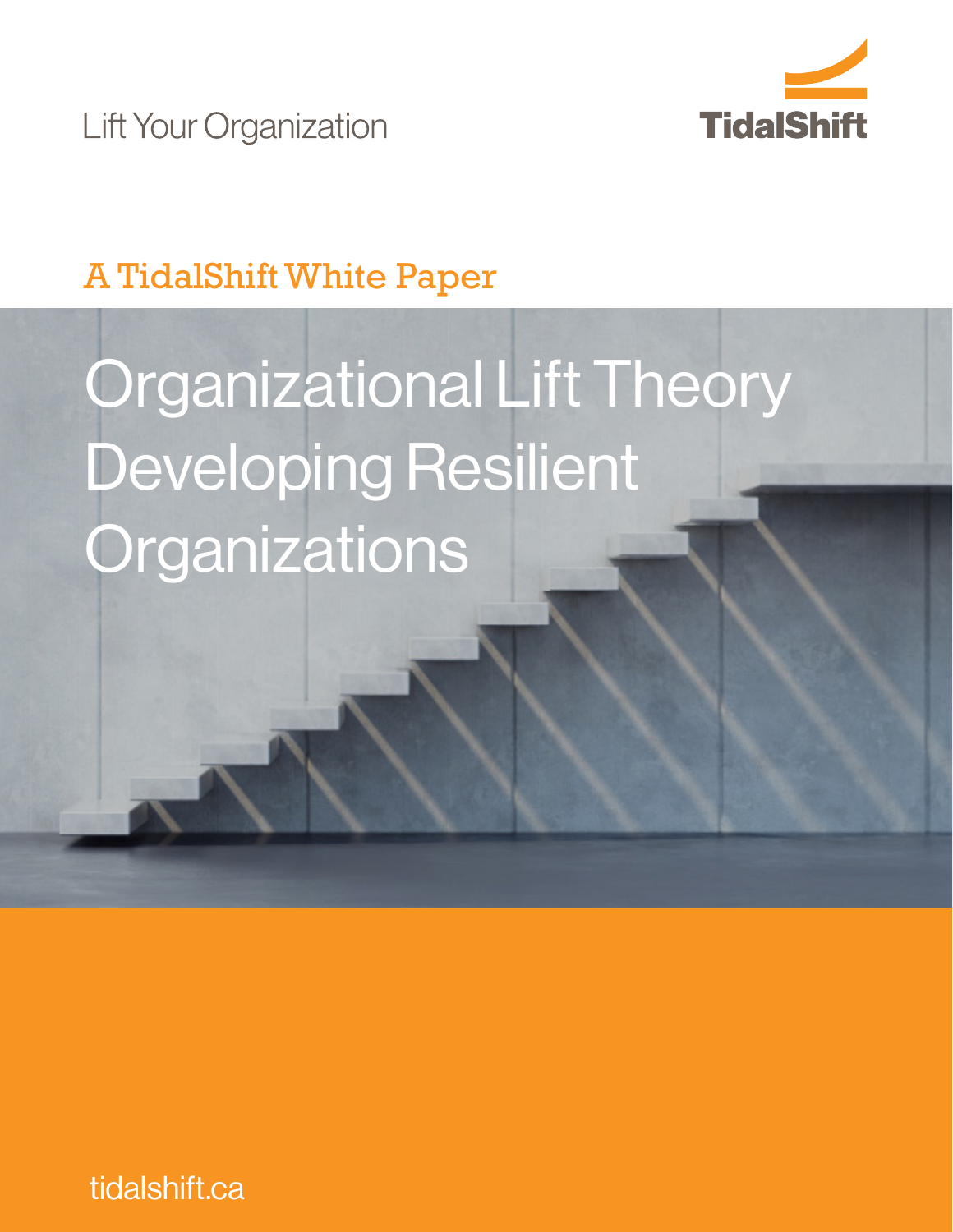# Contents

| <b>Executive Summary</b>                 | З |
|------------------------------------------|---|
| Drivers of Organizational Lift Theory    |   |
| Principles of Organizational Lift Theory | 5 |
| Where Lift Fits In Overall Development   |   |
| Conclusion                               |   |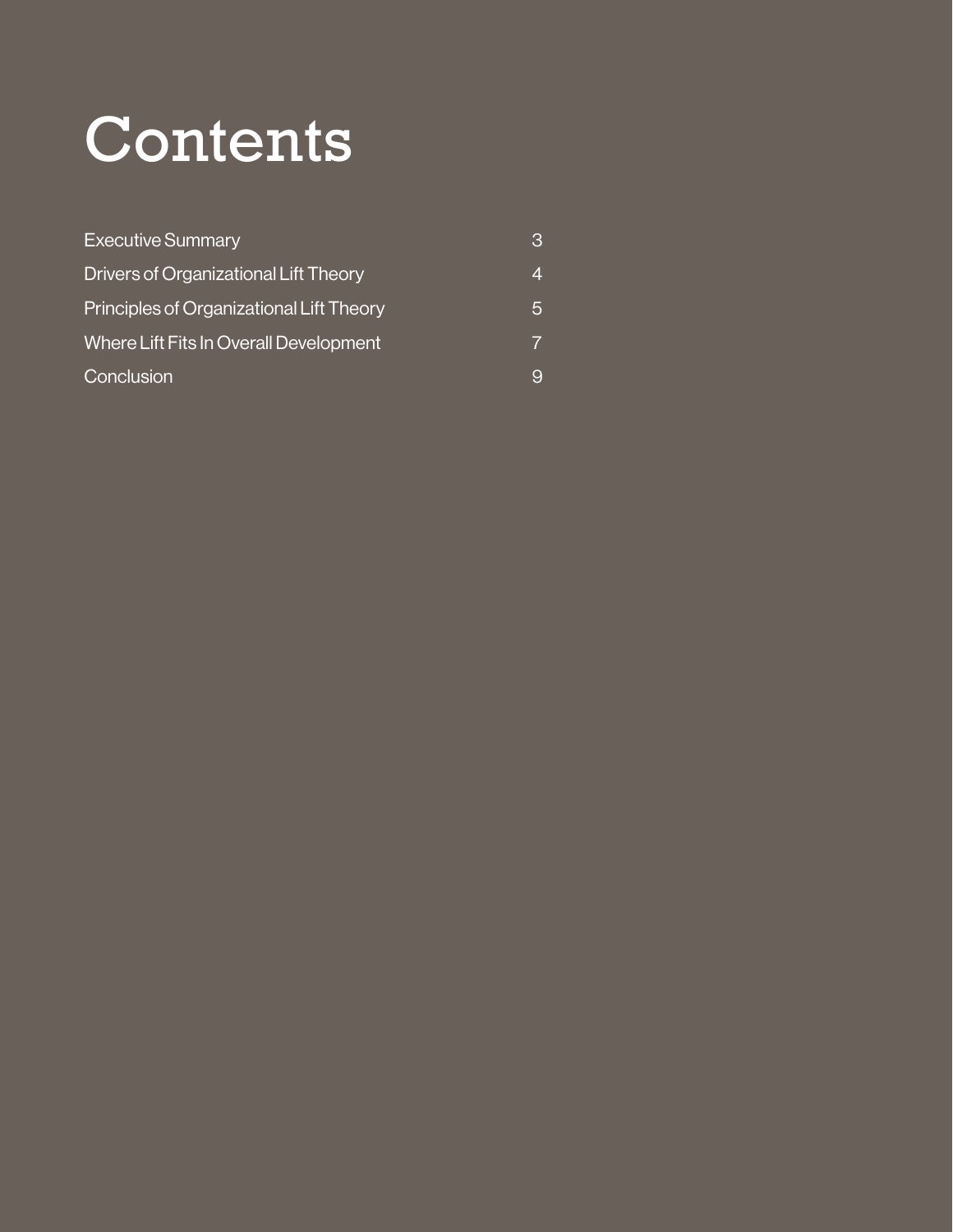# Executive Summary What Is Organizational LIFT Theory?

### Organizational Lift Theory (OLT) is an integrated approach to mobilizing organizations as a whole to achieve business results.

OLT focuses on developing understanding, skills and consistant behaviours in the three interconnected areas of competency. These competencies underpin every organization's ability to move ahead:

- **Thriving In Change through Change** Management
- Pulling Together through Leadership, Selfleadership & Team Development
- Getting Things Done through Initiative & Project Management

These competencies and behaviours constitute an organization's operational metabolism. Taken together, they create organizational resilience.

#### The Challenges All Organizations Face

The current reality is that every organization - no matter what sector it is in - faces the immense challenges of:

- Ongoing change
- Organizational restructuring
- Pressure for improved performance

To thrive in the face of these, organizations need to become resilient - and not be caught flat-footed. As a consequence, learning & development programs must deliver organizational resilience. Organizational Lift Theory shows how.

# The Essentials of Organizational Lift The Resilient Organization

| <b>Organizational Competency</b> | <b>Thriving In Change</b>       | <b>Pulling Together</b>                           | <b>Getting Things Done</b>                |
|----------------------------------|---------------------------------|---------------------------------------------------|-------------------------------------------|
| <b>Organizational Trait</b>      | <b>An Adaptive Organization</b> | <b>A Cohesive Organization</b>                    | <b>An Effective Organization</b>          |
| <b>Skills &amp; Behaviours</b>   | <b>Change Management</b>        | Leadership, Self-Leadership<br>& Team Development | Initiative &<br><b>Project Management</b> |

#### OLT Principles

Organizational Lift Theory is built around the objective of delivering consistent business results. Three principles follow from this:

- 1. Performance-Oriented: The aim of development is not merely "learning." Instead, the aim is consistent behavioural change leading to measurable business results.
- 2. Science-Based: To be more effective, L&D programs need to be founded in the science of learning, deploy content that is based on research and deliver programs that are optimized for the learner.
- **3. Organizational:** To develop individuals, it is essential to develop the organization.

Equipped with Organizational Lift Theory, L&D departments can more productively re-engage with senior leadership in the mission-critical role for development.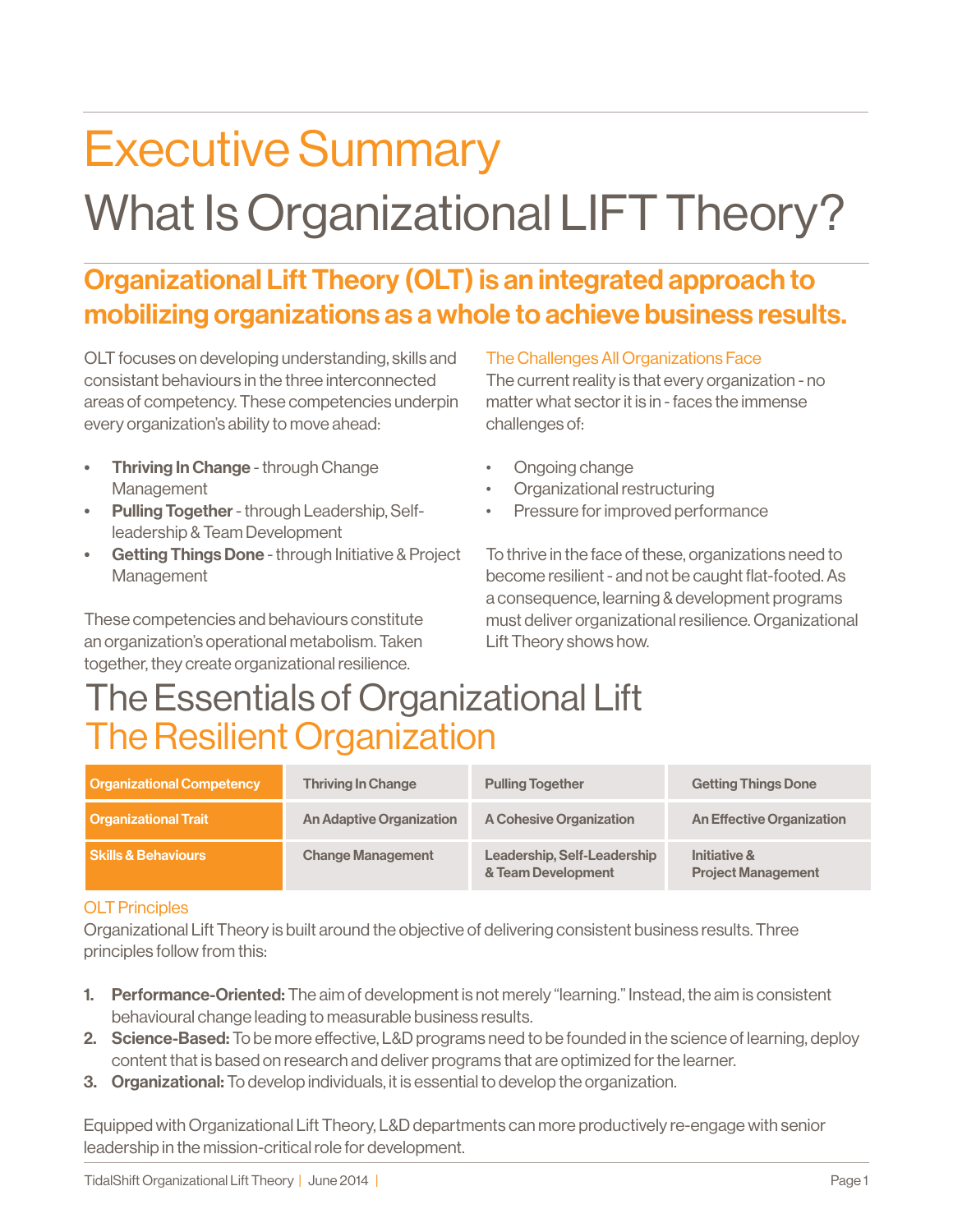### New Realities Drive New Approaches to Learning & Development

Organizations in all sectors – in business, government and not-for-profit – are being buffeted by "the new realities." Few if any are untouched. Or can confidently remain so.

These new realties are so all-encompassing, dynamic, complex and unpredictable that organizations frequently are forced to react to specific pressure points, rather than formulate an overarching strategic response.

The key to developing an overarching response is not to deal with issues on a piecemeal basis. Instead, it is first to identify the macro ways in which the new realities impact the organization. And second, to develop the competencies required to meet these macro challenges. Armed with such strategic clarity, L&D departments may engage more fruitfully with senior leadership on their mission critical contribution.

### TidalShift has identified three interconnected drivers of the new operating environment:

- **1. The Challenge of Change Rapid, vast changes** in the world around us, forcing individuals and organizations to respond to it
- 2. The Challenge of Restructuring Fluid reorganization of workgroups, divisions of the entire organizations, forcing changes in roles, relationships, behaviours and skills
- 3. The Challenge of Improved Performance The continuous demand for improved performance from individuals, teams and the organization as a whole – forcing everyone to become better at what they already do and to find new ways to deliver work output

### **Origins of Organizational Lift Theory**

OLT grew out of TidalShift's roots in project and people management practice, helping people and organizations get things done.

Early on, we discovered that mastering the recipes for project management didn't always result in desired outcomes. The people factor kept cropping up. And so we implemented leadership and team development programs optimized around achievement. We made great progress. Then the world changed. Change became a constant. So we factored in the need to master practical change management skills.

The necessity to deliver organizational outcomes and not just individual improvement required us to elevate our perspective and deepen our offering. OLT grew out of this.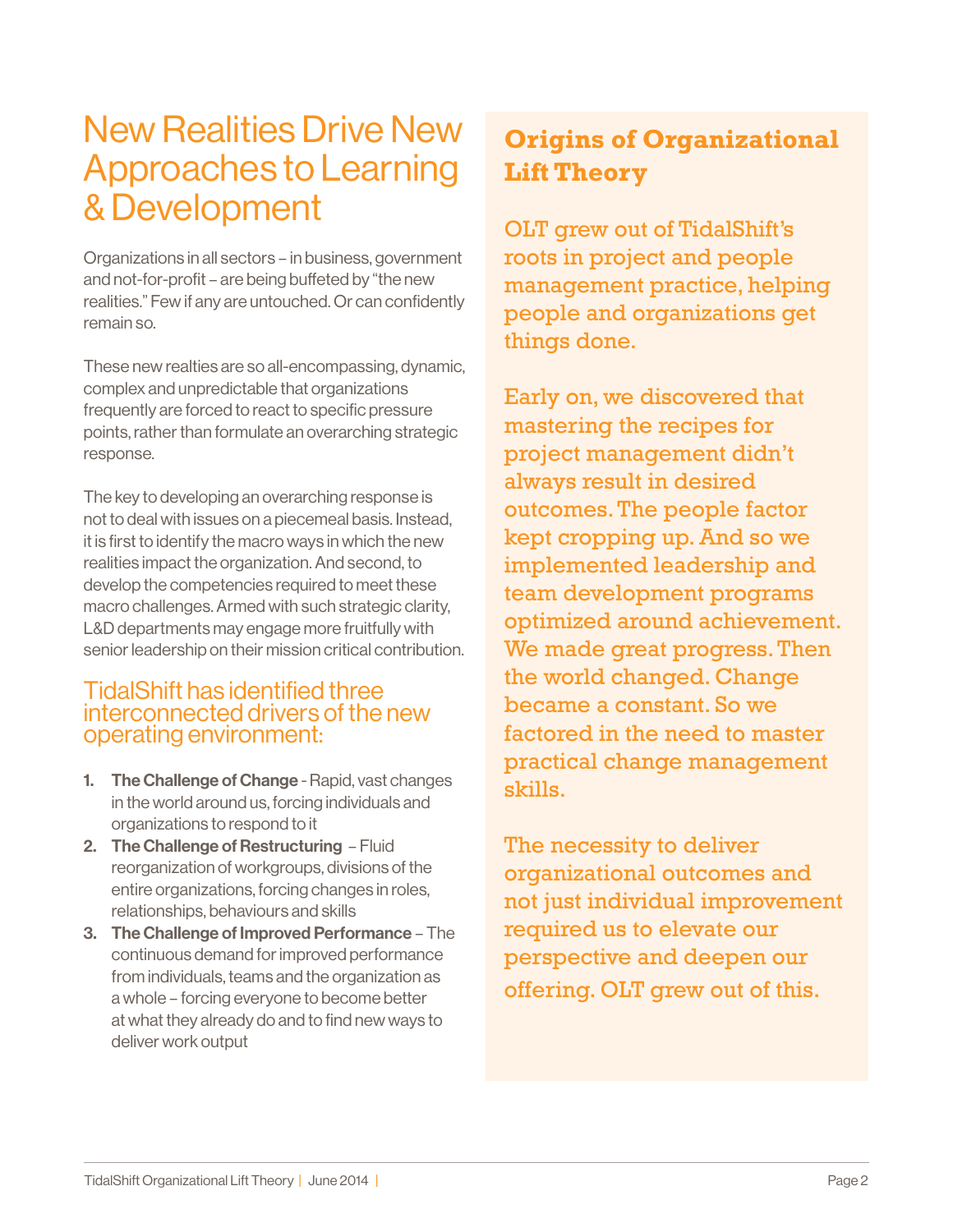# One: The Challenge of **Change**

The forces of change sparked by technology, social transformation, innovation and globalization – just to name a few – are moving at immense speed. They're creating an operating environment that is anything but stable and predictable. Change has been identified as volatile, unpredictable, complex, ambiguous and ceaseless<sup>1</sup>. This is the new normal.

### Three Foundational Necessities

The upshot of this is that organizations need to be able thrive in change, pull together to act as one and be able to **get things done** on projects and initiatives – all with the precision of racecar pit crew. These necessities underpin forward progress.

### Thriving In Change

Thriving in change is not simply a matter of becoming used to it, like getting used to loud noises. Instead, being able to capitalize on change requires having the practical skills to manage it. As in project management, there is a growing body of tangible, pragmatic techniques and skills for change management. As these skills are mastered, the inhibiting stress of change can be dissipated and the pace of absorbable change can be accelerated.

### Redefining Leadership

A paradox of change is that organizations must be ever more responsive to leadership from the top. Yet, the organization can't simply wait for the top team to tell it what to do. Things are just happening too fast. Moreover, those on the front lines of change will see more than senior leadership. They need to be able

to act on their own, when needed and know when to read a situation and report back to their leaders. As a consequence leadership is being redefined. Top-down is being complemented by bottom-up, outside-in and inside-out. Everyone must be able to demonstrate leadership and to be able to embrace the leadership of others.

### The New Usual for Business

Traditionally organizations have been built around core operations. Departments were structured, roles and tasks defined and skills developed accordingly. The very stability of organizations was a source of their strength.

Now, the need to respond to change, gain market advantage, or better serve stakeholders is placing a new premium on the strategic initiative and the special project – over and above traditional operational roles. Initiatives are bigger, more frequent, have higher strategic stakes and higher performance expectations. They are becoming a core organizational competency that everyone must master. Projects and initiatives can be said to be "the new usual" for business, government and not-forprofits alike.

The temporary nature of projects pulls people out of their comfort zones of job-defined roles and power bases. It joins together people from across the organization in new relationships. Frequently, people must play on multiple teams in addition to carrying on their normal operational duties. As a result, in addition to project management skills, leadership, selfleadership and teamwork skills are also paramount. These skills may even deliver higher value to an organization than being good at one's day-to-day job.

## Two: The Challenge of **Restructuring**

Traditional siloed and layered organizations are facing the need for fluidity. Restructuring is often an ongoing process rather than an arrival at a new permanent

<sup>1</sup> Based on the work of Lewin (1951) and Kolb (1984) that focussed on experiential learning, as well as Knowles (1984) who focuses on the characteristincs of adult learners and more recently Bandura (1997) whose work on cognitive processes of social learning and change are incorporated into our work.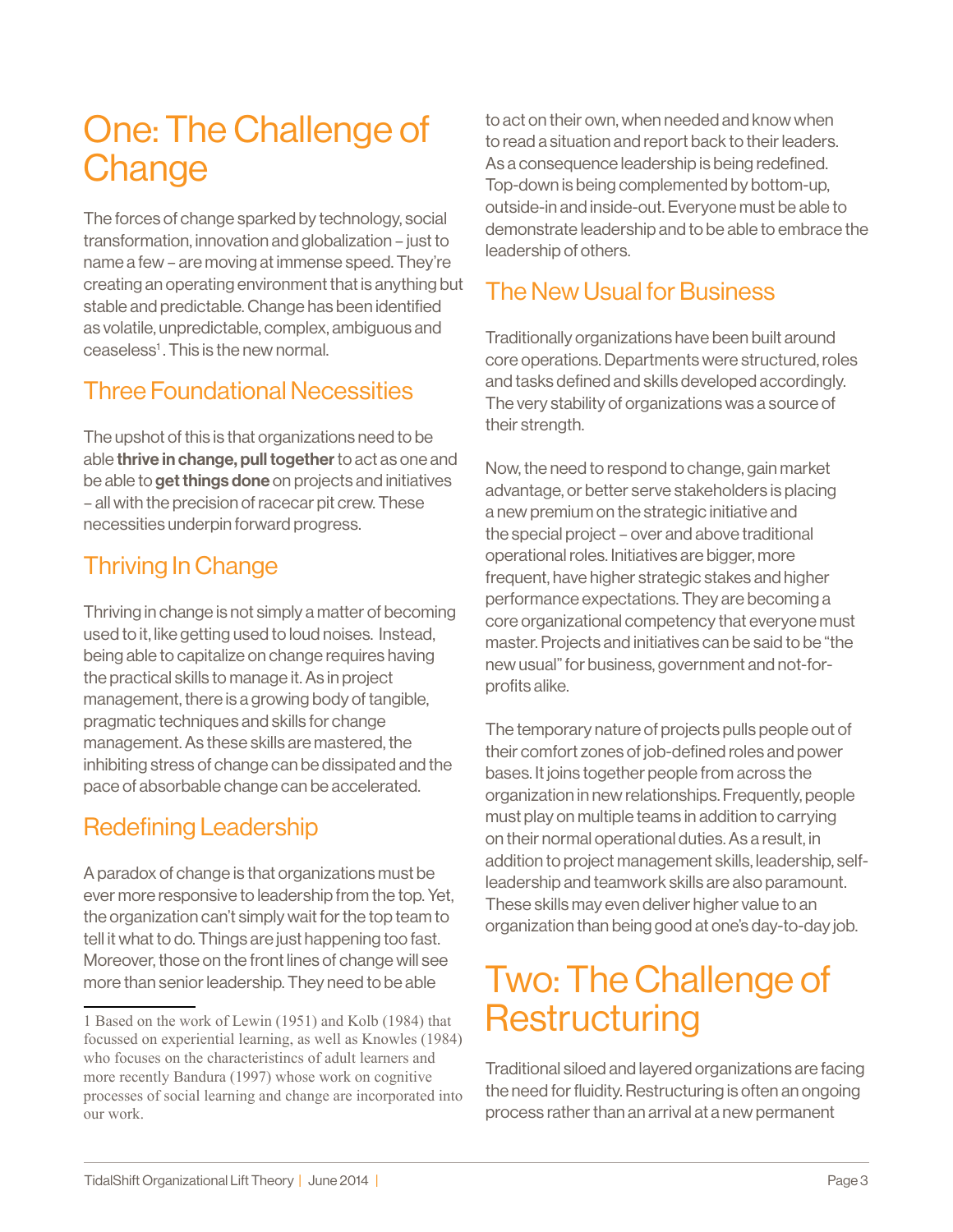This structural fluidity has two key impacts:

- It requires that people be able to take change in stride, not just the change in the outside world, but change in the security of their job definitions and performance expectations
- It places new demands on leadership development

### Taking Change in Stride

Organizational restructuring is arguably one of the most distressful and distracting forms of change because it can pull people out of their comfort zones and makes many new performance demands on them with uncertain outcomes. Mastering the skills and behaviours of resilience is key to being able to take such changes in stride.

#### Leadership Development

One consequence of the restructuring organization is that there is simply less mentor-time available for developing emerging leaders. At the same time, younger staff are expected to step up and lead sooner and with confidence. This is in addition to the need for everyone in the organization to exhibit self-leadership and situational leadership. The drive forward for an organization may come more from emerging leaders pushing collectively up from below, than from senior leaders pulling the organization along from above. To meet the demand for emerging leadership requires active, programmatic development. While traditional leadership development for executives is as important as ever, the greatest gains may be won via leadership development for the vast majority.

## Three: The Challenge of Improved Performance

No organization today – whether for profit or not – can afford to simply do a "good job." The demand to meet rising expectations is not going away. Whether the demand springs from the marketplace, owners and shareholders, members and donors or the electorate, the ongoing expectation is still to do more, better and

faster with less. This is continuous improvement with a vengeance.

Beyond blunt cost cutting, substantive organizational performance gains come from pulling together across many divides that separate one person, team or department from another – reducing the internal friction that drags on performance. And it comes from the ability to adapt or innovate. These in turn require facility at implementation, often through special projects and strategic initiatives. None of this is possible, if the organization isn't comfortable with change, adept at pulling together or competent at getting things done.

### Closing the Gap Between Development and Business Results

It is clear that delivering business results – "lifting the organization" – requires across-the-board competencies in Change Management, Leadership & Team Development and Initiative & Project Management. This is the "What" of Organizational Lift Theory.

The "How" of Lift Theory is equally important. The "How" in question is how development actually works so that development sticks. Too often what is learned the classroom stays in the classroom and doesn't transfer into consistent on-the-job performance – with the obvious hit on outcomes.

Organization Lift Theory identifies three principles of development that ensure that development consistently leads to business results:

- 1. Business Results Derive from Measurable Changes in Behaviour and Performance
- 2. There is a Science of Development and Consistently Effective Development Is Based On It
- 3. To Effectively Develop Individuals, It is Also Necessary to Develop the Organization as a **Whole**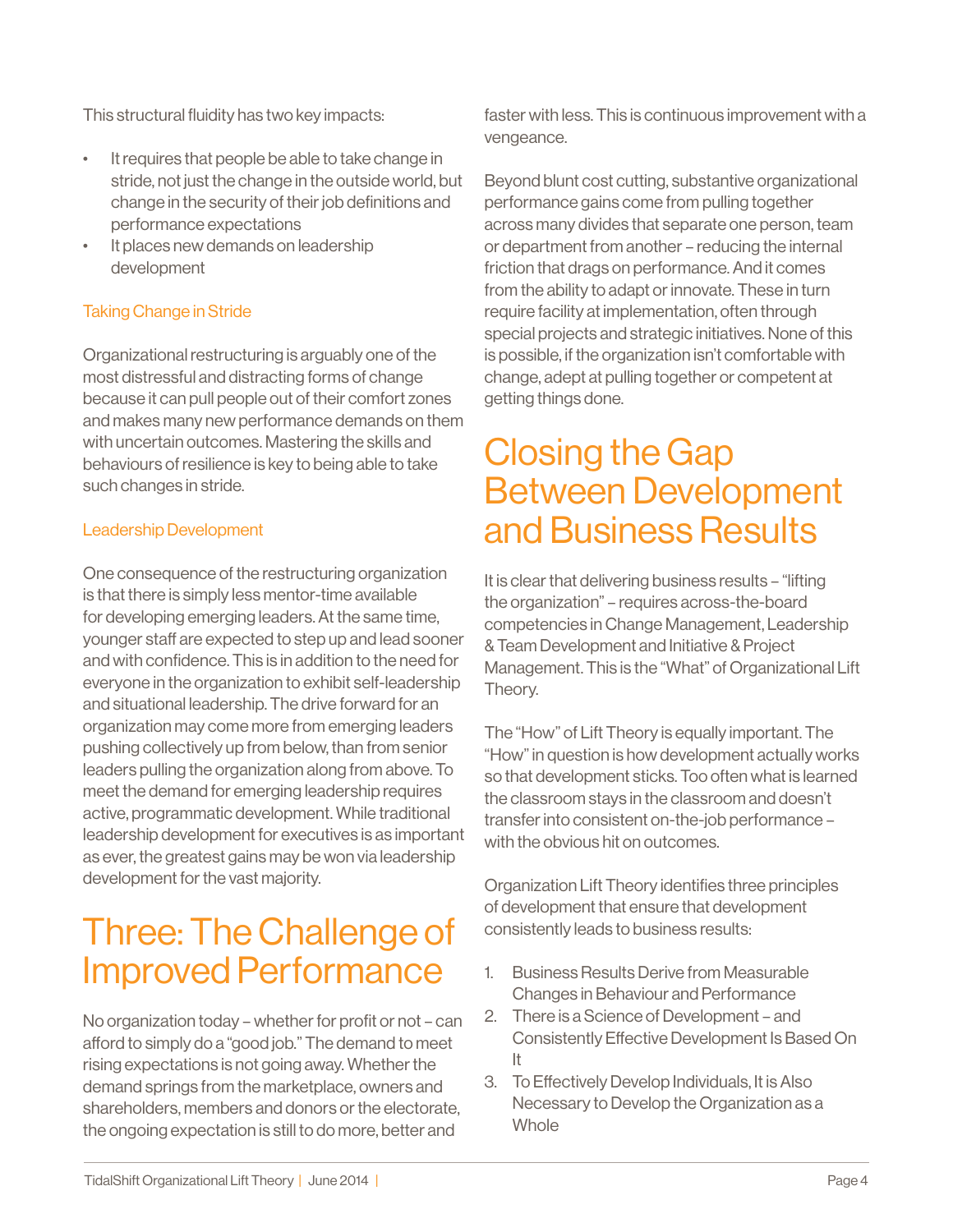### One: Business Results Derive from Measurable Changes in Behavioural and Performance

The fundamental principle of development is that development is not what is learned in the classroom. It is what is consistently practiced on the job.

The best way to be sure that learned behaviours become practiced behaviours is to:

- Measure those behaviours
- Hold the right people accountable for those behaviours
- Correlate the practice of those behaviours with target business outcomes

the organization" – requires across-the-board competencies in Change Management, Leadership & Team Development and Initiative & Project Management. This is the "What" of Organizational Lift Theory.

### Challenges for Implementing Effective Development

For leadership to mobilize the organization around its strategy, there needs to be a clear, correctable correlation between learning, doing and results.

Developing such a mobilized organization, however, is easier said than done. Progressively minded L&D departments face a number of challenges in implementing "development that actually works." Here are two key ones:

#### The legacy of classroom-centric development.

The course can be treated as something like a pill, prescribed for a specific condition. What happens after the learner takes it can be more or less up to the learner… with loose obligations for support by managers and soft requirements for accountability. Re-engineering the classroom-centric legacy will take a mind shift, one that Organizational Lift Theory is dedicated to bringing about.

#### Limited budget available for structurally extending courses into actual practice.

This requires the programmatic participation and accountability of others outside the L&D department. It may require assembling a number of different courses together to create a solution. And it usually requires ongoing interventions such as coaching, sustainment and measurement. Extending an excellent course into an effective program can add to costs. This in turn may either require increasing L&D budgets or trimming programming, with the first less likely and the second less desirable.

The budget concern may be counterbalanced by the observation that if current practices do not consistently lead to measureable changes in behaviour and targeted outcomes, current investments in training may be underperforming. Leadership will gain a far greater return on investment by properly funding gap-closing development programs.

### Two: There is a Science of Development

There is a clear, objective and practical path from development to business results. It has its foundation in the science of adult learning, research-based curriculum and learner-optimized delivery. The core science of development is supported by proven best practices in strategy implementation in order to deliver a complete Learning Solution.

### The Learning Solutions Process™

TidalShift developed the Learning Solutions Process and model in 2004 to help organizations realize greater, more consistent returns on their investment in development. We've evolved this process to incorporate deeper understandings of the linkage between development and results at the organizational level.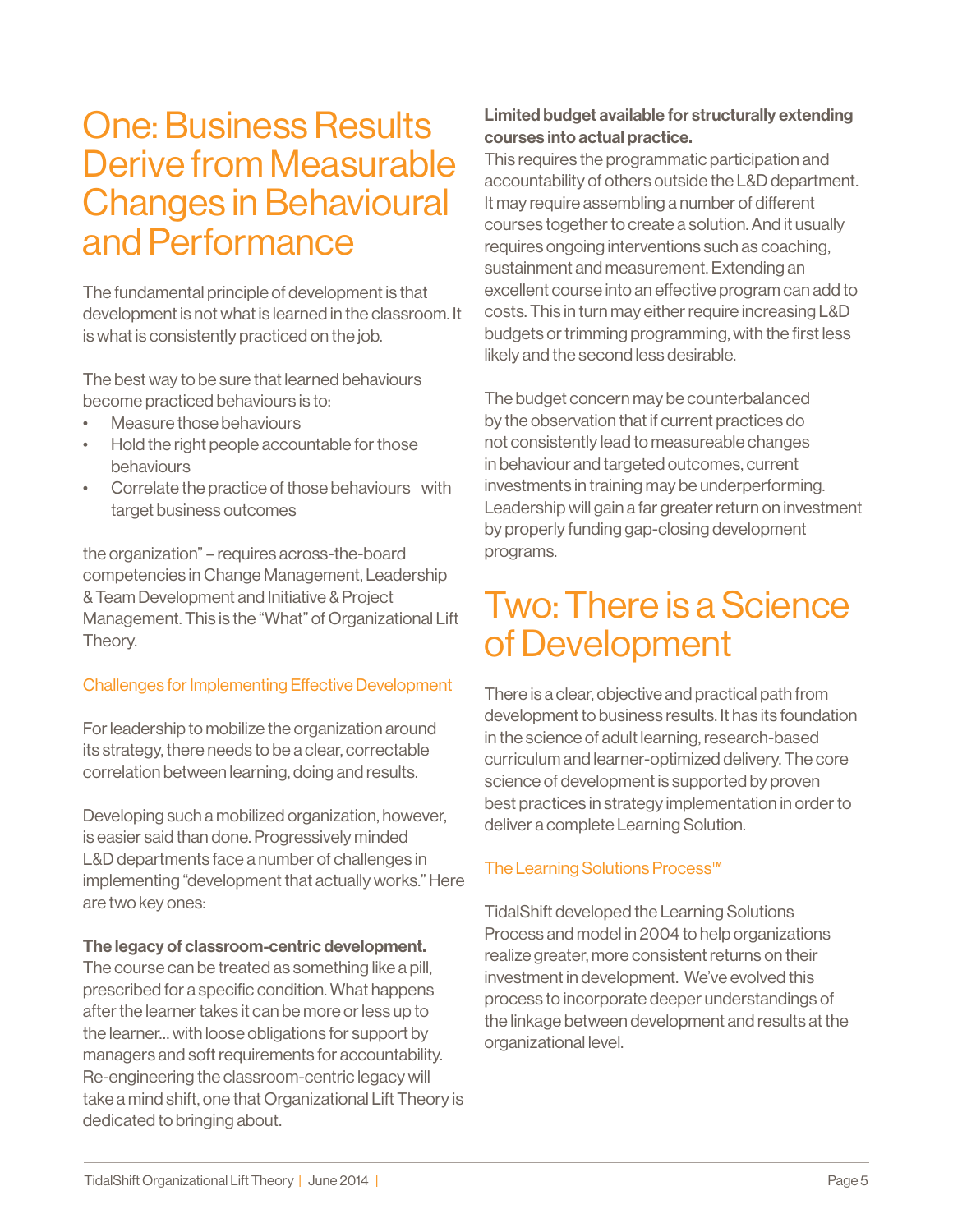

There are 5 steps to the Learning Solutions Process™

- 1. Assessment: Determine the level of need for individuals, work groups or the organization as a whole based on Lift objectives. While there are many exceptional productized assessment tools available, assessments may need to be customize or custom-developed to meet strategic Lift objectives. Assessments feed into design, optimization and delivery of training programs.
- 2. Training: Provide an instructional experience that motivates the learner while developing relevant skills and behaviours. Training works best when it reinforces the development of both skills and behaviours through relevance to the actual work context.
- **3. Coaching: Build coaching formally into** development to help people master behaviours and address individual concerns and challenges. It is rare for people to master skills in the classroom and then, on their own, apply those skills consistently without coaching feedback. For each training program, there may be a specially defined role for the coach.
- 4. Sustainment: Provide ongoing learner directed support such as: exercises; reference and instructional materials, self-assessments and

access to neutral, confidential experts. A key to behaviour change is to keep the learning and the behaviours top-of-mind, so that when an employee returns to work he or she does not return to the old ways. Equally important is enabling the learner to take control and ownership of the learning process by providing a range of accessible supports that suits the learner's style and needs.

5. Accountability: Define the performance expectations, the measure and reporting systems and set rewards and consequences. The difference between learning and results is accountability for performance. Accountability starts with setting goals and measuring actions and results. Accountability can be defined relative to the particular development goal and to the reporting and accountability culture of the organization. Accountability and measurement programs can be customized to the culture and practices of the organization.

#### Development That Actually Works<sup>™</sup>

We've underscored the contribution of the overall Learning Solutions Process in delivering behaviour change and business results. This is not to play down the decisive, central contribution of what goes on in the classroom at the Training stage of the Learning Solutions Process. What goes on in the classroom is the seed from which everything grows.

There is a formidable difference between conceptual learning and consistent behavioural performance. Development that actually works – that actually results in improved performance – requires proven delivery methodology and type of content.

Organizational Lift Theory identifies three constituent components needed to deliver successful, consistent, optimal results.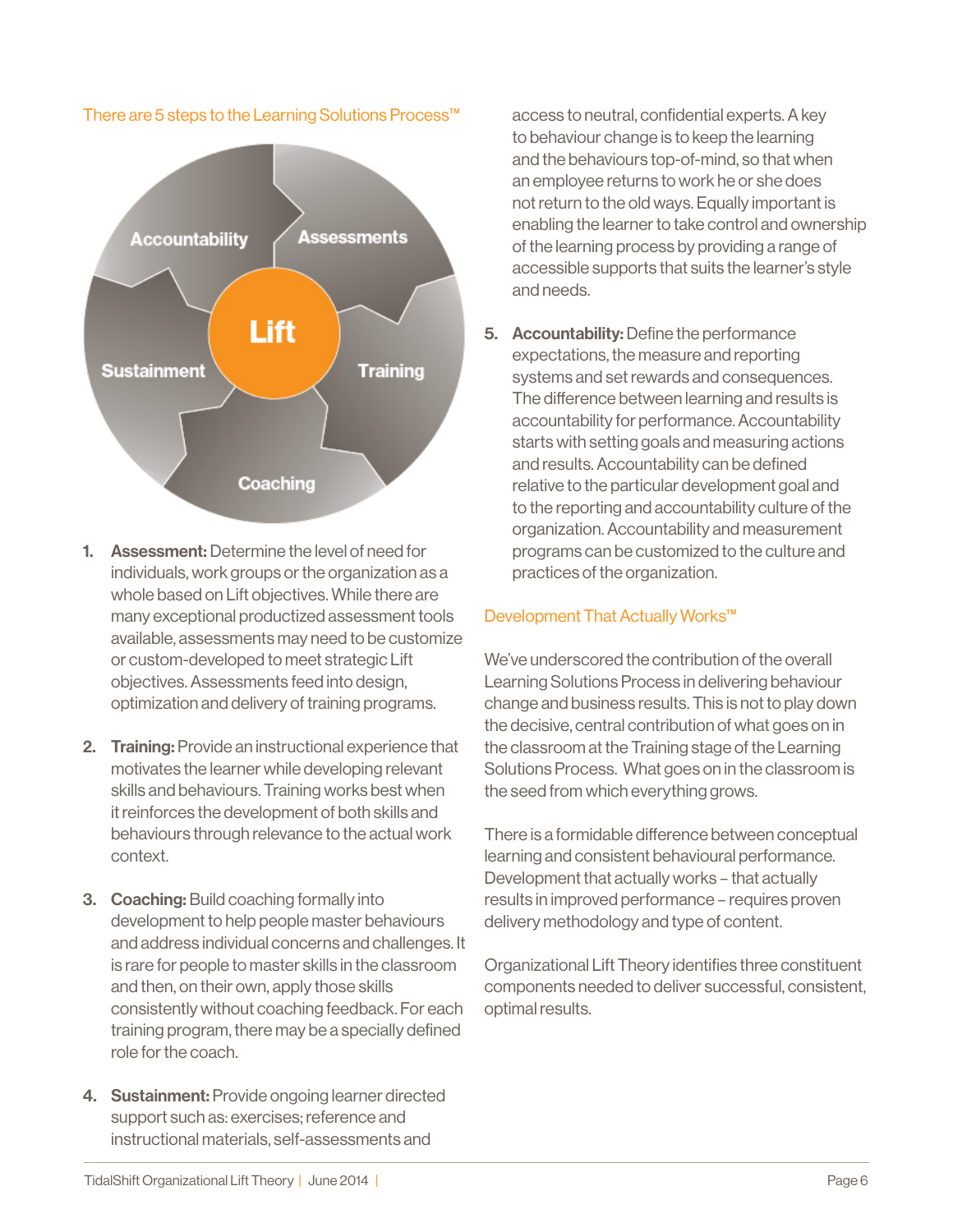

From top to bottom, they are:

- 1. Delivery: Finally, greatest gains are realized when course delivery is optimized for the learner
- A key OLT technique is for the learners to bring actual work issues to the classroom, work on them there, apply learning to the job, and then bring the job experience back into the classroom for further exploration and feedback. This makes learning highly relevant and lasting
- An additional optimization technique is to employ terminology and phraseology familiar to the learners, rather than straight out of a syllabus.
- A third area of optimization is enhancing the delivery experience. Nothing undercuts outcomes like learner letdown. The choice of instructor can make a big difference. Optimization requires selecting an instructor whose skill set, T&D expertise, experience and personality are matched to the learners. Frequently, subject matter experts who are not also T&D experts are called on to deliver content. While they may ably impart information, enabling behaviour change is another matter. Further, if the instructor also has an operational role, this can inhibit learners and their learning.
- 2. Content: Wherever possible, the content of training programs should be based on solid research that correlates learning with behaviour change with business results. Anecdotal content and inspired insights may make for rousing class

sessions, but do not consistently correlate to behavioural change

3. Methodology: The foundation for results is a development methodology based on the accepted science of adult learning. OLT uses widely adopted models, developed by both academic and professional association standards. Programs that do not follow scientific models cannot be relied on to deliver desired results

### Three: To Develop Individuals, It Is Essential to Develop the **Organization**

Organizational Lift Theory is based on the premise that it is far better to move the organization as a whole a little ahead, than it is to move a few star performers or senior executives way ahead.

Any progress an individual makes can be undercut or stymied by the intransigence of the whole. It's a truism that if you put a changed person into an unchanged environment, the individual will soon revert to old ways.

However, OLT is far more than making the work environment safe for new skills and behaviours. Organizational Lift is about building across-the-board competencies. When an organization moves ahead as a whole – even if only a little – it has a multiplier effect on overall performance. This builds organizational momentum, which pays ever-increasing dividends.

The upshot is that individual development is most effective when nested inside a larger organizational development strategy – a strategy that enables the organization to respond to the driving forces of change, restructuring and performance pressure by building capacity to thrive in change, pull together and get things done. Organizations that can do all this are in OLT terms: Resilient Organizations.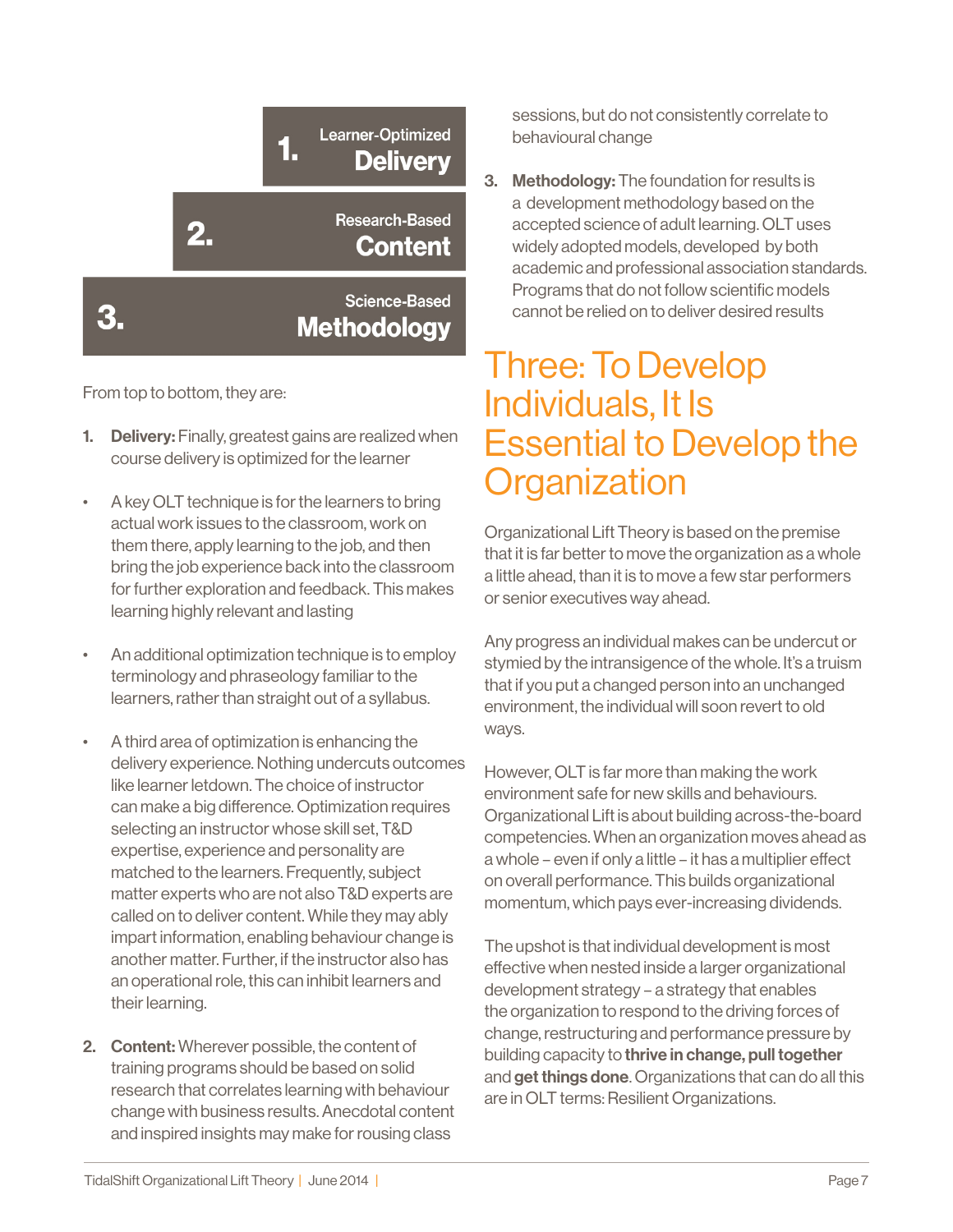

#### OLT Focuses on the Organization as a Whole

Our hierarchy of skill and learning development is structured according to its enabling impact on the organization. Let's start with the bottom, foundational layer.

#### Organizational Lift Skills

We define LIFT skills and competencies as foundational, because they:

- Underpin the organization's ability as a whole to move forward – to adapt to change, to pull together and to get things done
- Have a multiplier effect on all performance

#### Operational Performance Skills

Sitting on top of this foundation are job skills, the skills specific to the operational role for which the employee has been hired. It is vital that employees demonstrate an acceptable level of performance in these skills. However, the gains to be had from moving people from 'good' to 'excellent' in operational skills may not deliver as great an ROI as the gains to be had from improving work group's or department's Lift capacity. In fact, poor change management, self-leadership or teamwork skills may degrade operational performance. In some cases, the best way to improve operational performance may be to develop Lift competencies.

#### Higher Order Learning

 At the very top of the stack are the higher order learnings. These make the most sense to develop when the foundation of Lift Operational skills and behaviours are in place, because Lift skills enable individuals to make full use of their higher order learnings.

## Investing In Organizational Performance

Developing Lift skills and behaviours is just one of the many competing priorities L&D leaders must manage. A review of where Lift programs fit in the overall scheme of things can help in making decisions about what works best for each organization.

### Types of Learning Programs

| <b>Higher Order Learning</b>          | Skills like strategic thinking, psychological insight, executive leadership                                               |
|---------------------------------------|---------------------------------------------------------------------------------------------------------------------------|
| <b>Operational Performance Skills</b> | Task-oriented individual performance needed to do the job at hand, e.g. sales skills for sales reps                       |
| <b>Skills &amp; Behaviours</b>        | Core skills and behaviours needed to mobilize the organization and apply a multiplier effect<br>to individual performance |